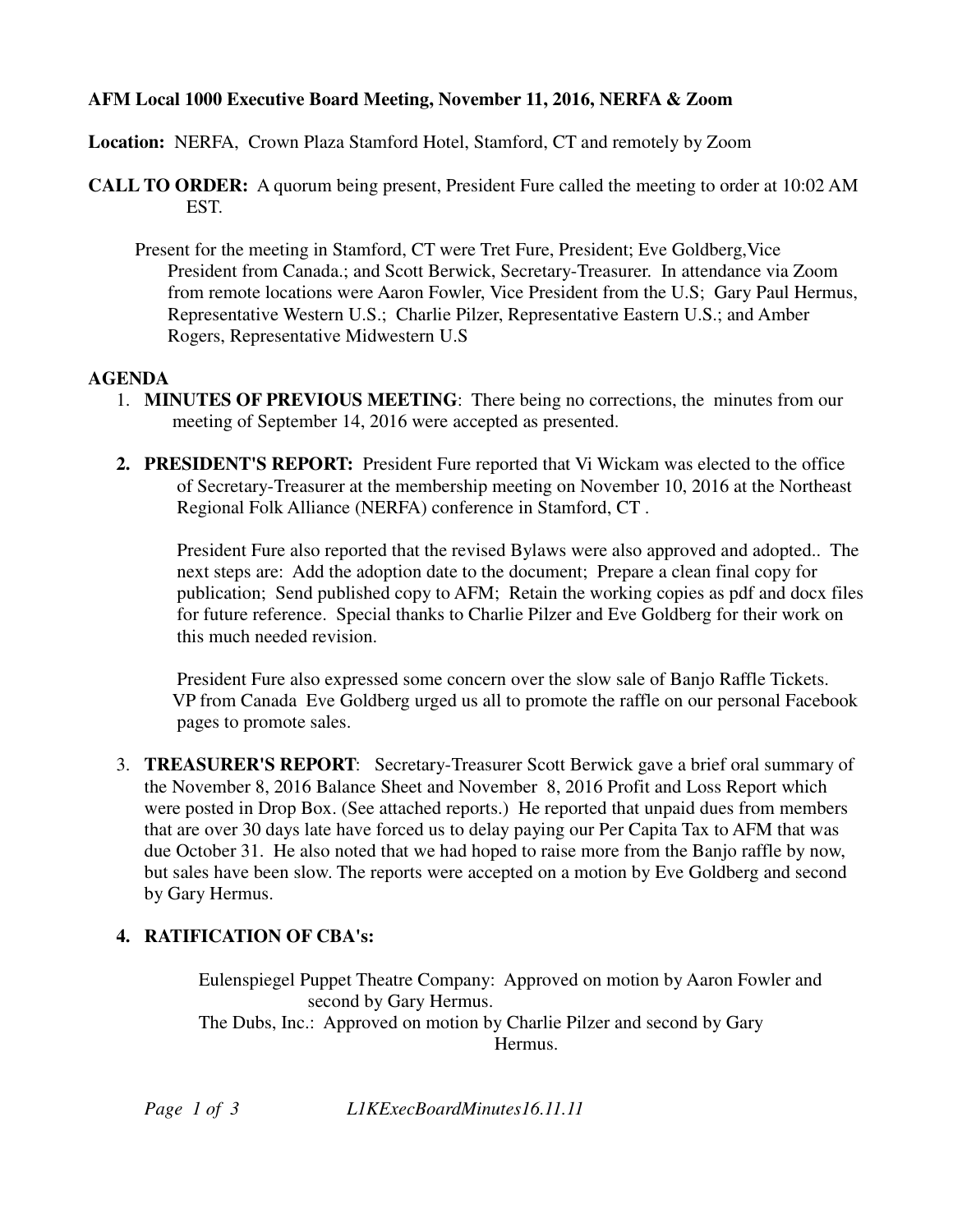### **5. RATIFICATION OF NEW MEMBERS:**

Andrew Pacheco, Will Meadows, Kyle Sullivan, John Law, and Fred Rose were ratified as members on a motion by Gary Hermus and second by Amber Rogers. Motion approved unanimously.

- **6. OFFICE REPORT:** V-P U.S. Aaron Fowler reported that he continues to call in to the office every other week. Richard and Colin are stressing to members the importance of paying dues and work dues. Colin is preparing an up date to the to be suspended list.
- **7. MEMBERSHIP SERVICES:** V-P U.S. Aaron Fowler reported that the next webinar for the Virtual Union Hall will be in January. There will be none for December. He is working on more advance publication for future sessions. Future topics include Performance Rights Organizations (ASCAP, BMI, SESAC, etc.) and Activist Music.

Amber Rogers left the meeting at 11:45 AM.

**8. CANADIAN REPORT:** V-P Canada Eve Goldberg reported that Canadian musicians applying for P2 Visas are now being advised to submit applications at least 120 days before their first gig. Sadly, the US has raised the fees beginning in December, but have not promised any improvement in service or even to live up to their promise of 30 day service. We are urging US members of Local 1000 and other US Locals to stand with our Canadian brothers and sisters and advocate for fairer treatment of cross border musicians.

 The Canadian committee has not had an opportunity for a meeting, so there is no report from that committee.

 Eve reported that she had been approached to see if Local 1000 might be the right local to negotiate a CBA for the Canadian Folk Music Awards (CFMA) show, which travels to different locations each year.

 MOTION: Aaron Fowler made a motion to empower Eve Goldberg to continue conversations with CFMA and the Canadian Conference on behalf of Local 1000. Gary Hermus seconded to motion. Motion carried by unanimous vote.

 The Canadian locals have been alleging that there are a lot Canadian musicians quitting their regional locals to join Local 1000. After some research into this, it looks like only a handful of our Canadian members might fall into this category. Richard and Colin have been very careful with screening new members to avoid this situation.

 At Folk Music Ontario, the subject of AFM Per Capita payments came up. It may be that the Canadian Locals pay their Per Capita in Canadian dollars at parity with US dollars (eg: \$16.50 Can for \$16.50 US per quarter). Eve was going to contact Jay Blumenthal at AFM to verify this. Currently, the US/Canada exchange rate is a real stumbling block for Canadian musicians wishing to join Local 1000.

We need to decide on the next steps for the new membership brochure.

**9. NEW BUSINESS:** Clearwater plans to have a festival in June 2017. Their CBA needs to be renegotiated.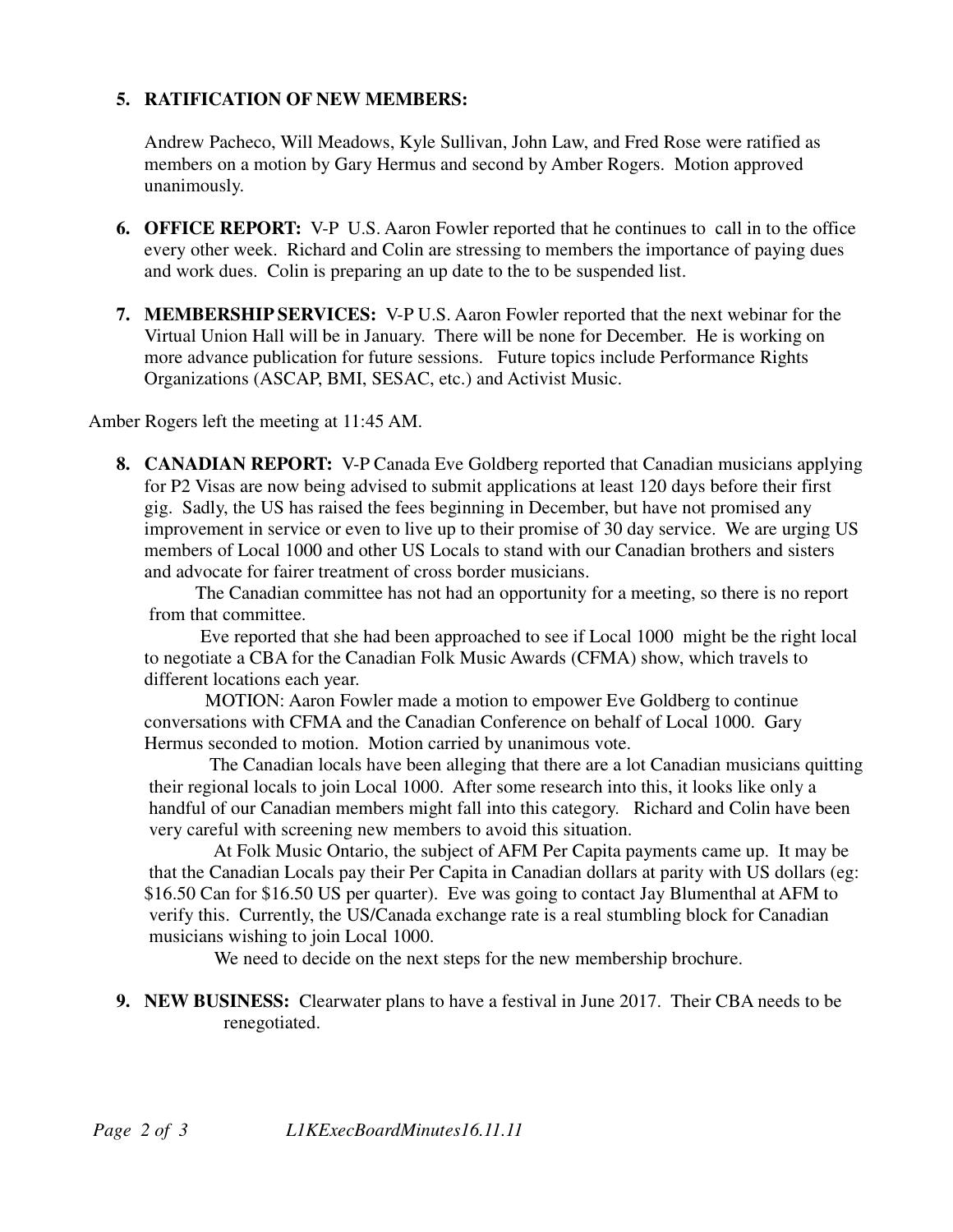#### **10. NEXT MEETINGS:**

 **Executive Board Meetings**: Aaron Fowler will survey the Board Members for a meeting around December 12, 2106

 **Membership Meeting:** At Folk Alliance in Kansas City, MO. Date and time to be determined.

11. **ADJOURNMENT:** The meeting was adjourned at 12:14 PM EST on a motion by Eve Goldberg.

Respectfully submitted,

*Scott Berwick*, Secretary-Treasurer

**Attachments:** Treasurer's Reports: 2016.11.08BalanceSheetVSPrevYear.pdf 2016.11.08YTDProfit&LossVsPrevYear.pdf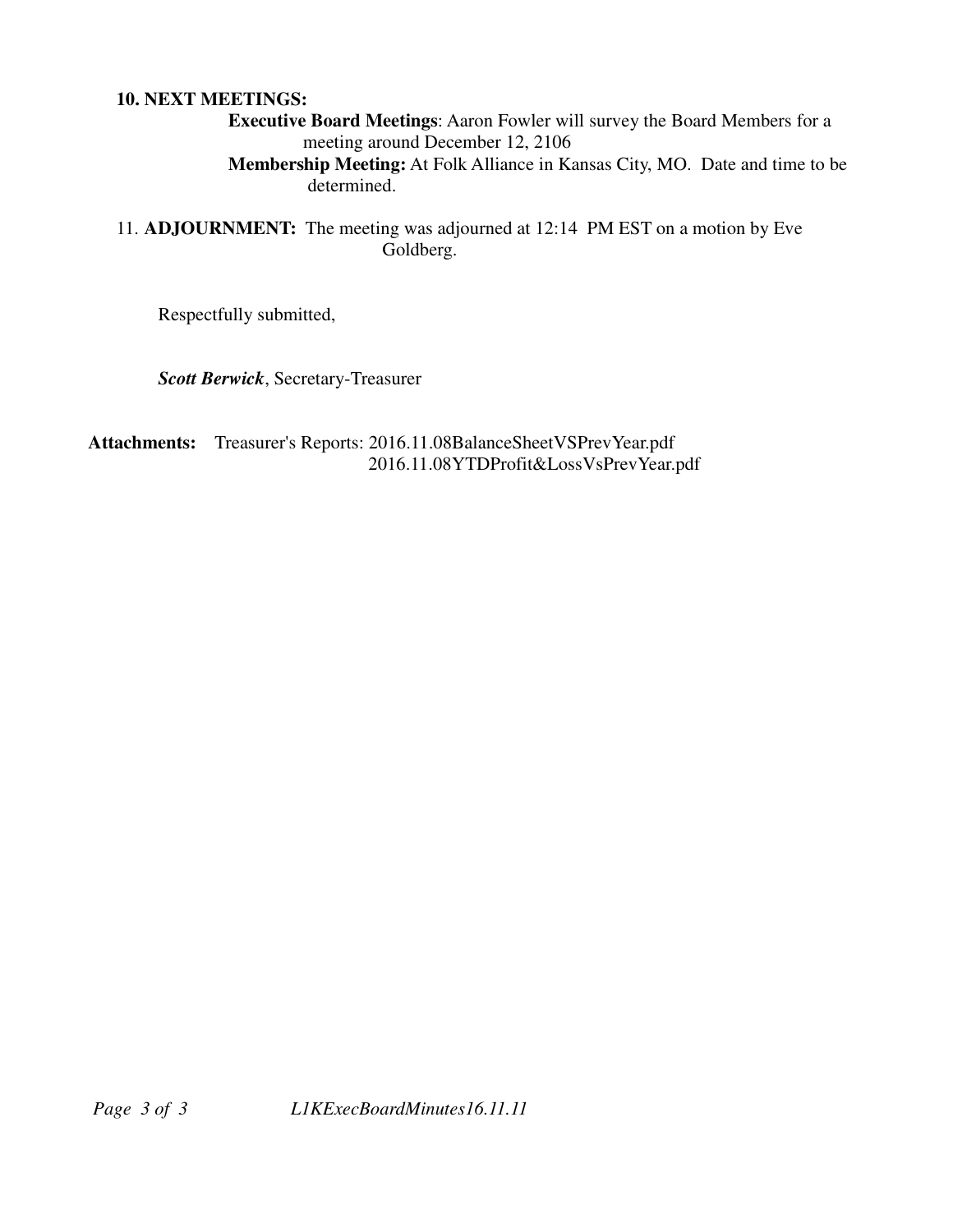# **12:11 AM Local 1000 11/09/16 Balance Sheet Prev Year Comparison Accrual Basis As of November 8, 2016**

|                                                                                                                                                                                        | Nov 8, 16                               | Nov 8, 15                                | \$ Change                                     | % Change                                    |
|----------------------------------------------------------------------------------------------------------------------------------------------------------------------------------------|-----------------------------------------|------------------------------------------|-----------------------------------------------|---------------------------------------------|
| ASSETS                                                                                                                                                                                 |                                         |                                          |                                               |                                             |
| <b>Current Assets</b><br><b>Checking/Savings</b>                                                                                                                                       |                                         |                                          |                                               |                                             |
| 1000 · Cash<br>1010 Amalgamated Bank - primary<br>1011 - Actors Federal Credit Union<br>1015 Amalgamated Savings ERF<br>1020 Greenfield Savings                                        | 2,182.26<br>0.00<br>235.01<br>199.02    | 1,187.50<br>100.00<br>1,081.45<br>424.55 | 994.76<br>$-100.00$<br>$-846.44$<br>$-225.53$ | 83.8%<br>$-100.0\%$<br>$-78.3%$<br>$-53.1%$ |
| 1025 - Petty Cash                                                                                                                                                                      | 100.00                                  | 300.00                                   | $-200.00$                                     | $-66.7%$                                    |
| Total 1000 · Cash                                                                                                                                                                      | 2,716.29                                | 3,093.50                                 | $-377.21$                                     | $-12.2%$                                    |
| <b>Total Checking/Savings</b>                                                                                                                                                          | 2,716.29                                | 3,093.50                                 | $-377.21$                                     | $-12.2%$                                    |
| <b>Accounts Receivable</b><br>3400 Accounts Receivable                                                                                                                                 | 9,395.97                                | 10,591.75                                | $-1,195.78$                                   | $-11.3%$                                    |
| <b>Total Accounts Receivable</b>                                                                                                                                                       | 9,395.97                                | 10,591.75                                | $-1,195.78$                                   | $-11.3%$                                    |
| <b>Other Current Assets</b><br>1900 Undeposited Funds                                                                                                                                  | 737.59                                  | 46.49                                    | 691.10                                        | 1,486.6%                                    |
| <b>Total Other Current Assets</b>                                                                                                                                                      | 737.59                                  | 46.49                                    | 691.10                                        | 1,486.6%                                    |
| <b>Total Current Assets</b>                                                                                                                                                            | 12,849.85                               | 13,731.74                                | $-881.89$                                     | $-6.4%$                                     |
| <b>Other Assets</b><br>3000 Other Assets<br>3410 - Loans Receivable                                                                                                                    | 6,054.50                                | 9,031.00                                 | $-2,976.50$                                   | $-33.0%$                                    |
| Total 3000 - Other Assets                                                                                                                                                              | 6,054.50                                | 9,031.00                                 | $-2,976.50$                                   | $-33.0%$                                    |
| <b>Total Other Assets</b>                                                                                                                                                              | 6,054.50                                | 9,031.00                                 | $-2,976.50$                                   | $-33.0%$                                    |
|                                                                                                                                                                                        |                                         |                                          |                                               |                                             |
| TOTAL ASSETS                                                                                                                                                                           | 18,904.35                               | 22,762.74                                | $-3,858.39$                                   | $-17.0%$                                    |
| LIABILITIES & EQUITY<br>Liabilities<br><b>Current Liabilities</b><br><b>Accounts Payable</b><br>3550 - Accounts Payable                                                                | 8,250.00                                | 2,009.73                                 | 6,240.27                                      | 310.5%                                      |
| <b>Total Accounts Payable</b>                                                                                                                                                          | 8,250.00                                | 2,009.73                                 |                                               | 310.5%                                      |
|                                                                                                                                                                                        |                                         |                                          | 6,240.27                                      |                                             |
| <b>Credit Cards</b><br>3555 AmEx                                                                                                                                                       | 1,239.47                                | 0.00                                     | 1,239.47                                      | 100.0%                                      |
| <b>Total Credit Cards</b>                                                                                                                                                              | 1,239.47                                | 0.00                                     | 1,239.47                                      | 100.0%                                      |
| <b>Other Current Liabilities</b><br>3500 Other Liabilities<br>3515 · TEMPO-AFM Legislative Actn Fnd<br>3520 · ERF - tracking<br>3525 Member Overpayments<br>3530 - Payroll Liabilities | 0.00<br>$-2,000.00$<br>0.00<br>1,202.56 | 43.00<br>0.00<br>$-0.50$<br>628.31       | $-43.00$<br>$-2,000.00$<br>0.50<br>574.25     | $-100.0\%$<br>$-100.0\%$<br>100.0%<br>91.4% |
| Total 3500 · Other Liabilities                                                                                                                                                         | $-797.44$                               | 670.81                                   | $-1,468.25$                                   | $-218.9%$                                   |
| <b>Total Other Current Liabilities</b>                                                                                                                                                 | $-797.44$                               | 670.81                                   | $-1,468.25$                                   | $-218.9%$                                   |
| <b>Total Current Liabilities</b>                                                                                                                                                       | 8,692.03                                | 2,680.54                                 | 6,011.49                                      | 224.3%                                      |
| <b>Total Liabilities</b>                                                                                                                                                               | 8,692.03                                | 2,680.54                                 | 6,011.49                                      | 224.3%                                      |
| Equity<br>4005 · Retained Earnings<br><b>Net Income</b>                                                                                                                                | 19,407.43<br>$-9,195.11$                | 20,593.00<br>$-510.80$                   | $-1,185.57$<br>$-8,684.31$                    | $-5.8%$<br>$-1,700.1%$                      |
| <b>Total Equity</b>                                                                                                                                                                    | 10,212.32                               | 20,082.20                                | $-9,869.88$                                   | $-49.2%$                                    |
| TOTAL LIABILITIES & EQUITY                                                                                                                                                             | 18,904.35                               | 22,762.74                                | $-3,858.39$                                   | $-17.0%$                                    |
|                                                                                                                                                                                        |                                         |                                          |                                               |                                             |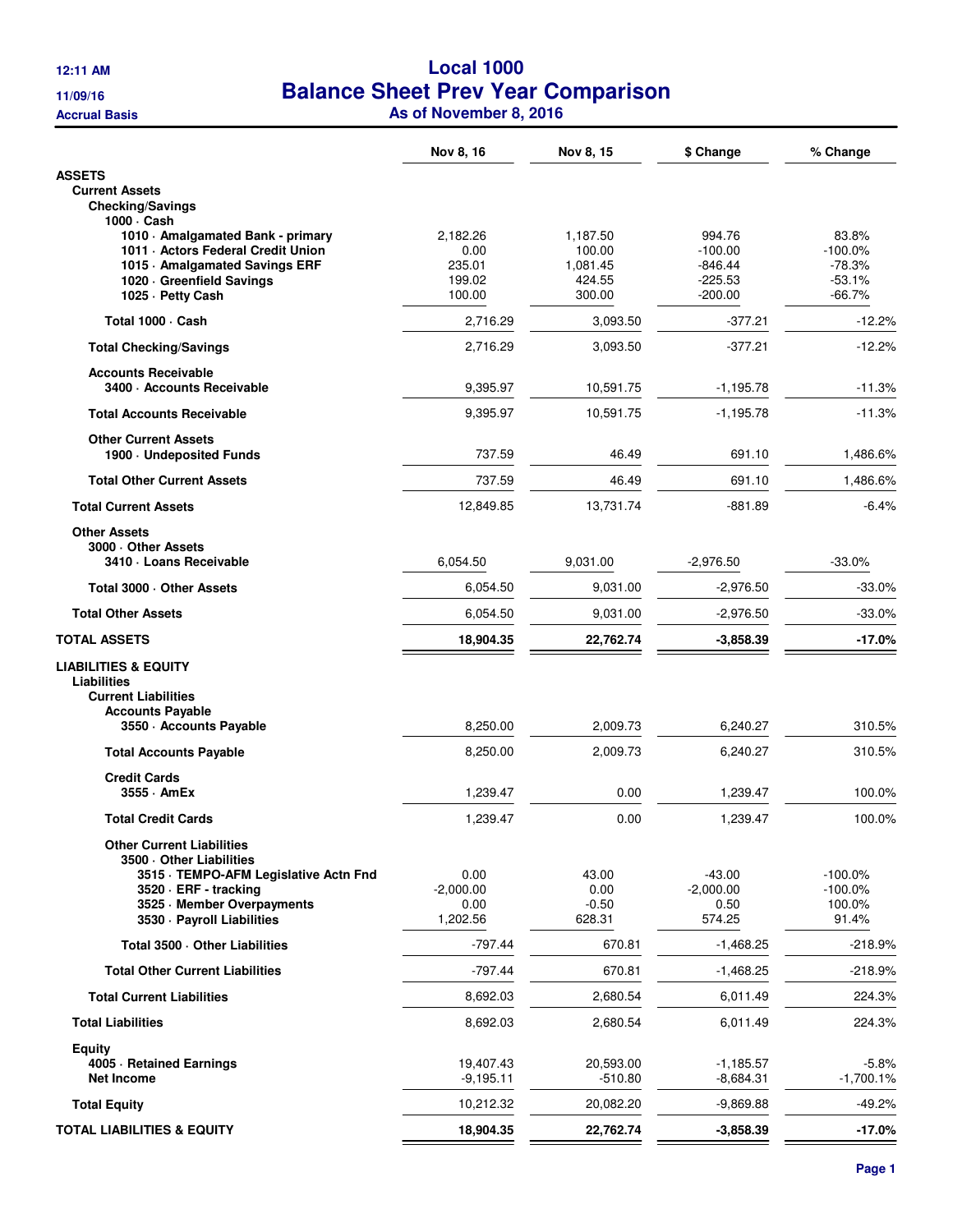#### **12:13 AM Local 1000 11/09/16 Profit & Loss Prev Year Comparison**

**Accrual Basis January 1 through November 8, 2016**

|                                                                                           | Jan 1 - Nov 8, 16              | Jan 1 - Nov 8, 15            | \$ Change                       | % Change                           |
|-------------------------------------------------------------------------------------------|--------------------------------|------------------------------|---------------------------------|------------------------------------|
| <b>Ordinary Income/Expense</b><br>Income                                                  |                                |                              |                                 |                                    |
| 5000 · Membership Dues & Assesmnt<br>5010 · Annual Dues                                   | 66,086.08                      | 68,286.13                    | $-2,200.05$                     | $-3.2%$                            |
| 5015 Canadian Dues DO NOT USE<br>5020 Quarterly Dues                                      | 0.00<br>15,253.00              | 41.73<br>16,060.00           | $-41.73$<br>$-807.00$           | $-100.0%$<br>$-5.0%$               |
| 5025 · Work Dues                                                                          | 17,039.21                      | 14,336.77                    | 2,702.44                        | 18.9%                              |
| 5030 - Initiation Fee                                                                     | 2,075.00                       | 1,670.00                     | 405.00                          | 24.3%                              |
| 5035 · Re-Instatement Fees<br>5040 · Work Dues Equiv Donation                             | 100.00<br>1,627.77             | 375.00<br>1,511.27           | $-275.00$<br>116.50             | $-73.3%$<br>7.7%                   |
| 5045 - Individual Donations<br>5047-2 · Banjo (Fundraiser) Pete Seeger                    | 2,000.00                       | 0.00                         | 2,000.00                        | 100.0%                             |
| 5049 - Deportree Memorial Donate<br>5045 - Individual Donations - Other                   | 0.00<br>130.00                 | 3.13<br>0.00                 | $-3.13$<br>130.00               | $-100.0%$<br>100.0%                |
| Total 5045 - Individual Donations                                                         | 2,130.00                       | 3.13                         | 2.126.87                        | 67,951.1%                          |
| 5050 Joe Hill Educational Fund<br>5055 - ERF contributions<br>5060 Member Retreat Reg     | 344.50<br>1,062.13<br>7,495.00 | 589.00<br>866.49<br>4,610.00 | $-244.50$<br>195.64<br>2,885.00 | $-41.5%$<br>22.6%<br>62.6%         |
| Total 5000 - Membership Dues & Assesmnt                                                   | 113,212.69                     | 108,349.52                   | 4,863.17                        | 4.5%                               |
| <b>Total Income</b>                                                                       | 113,212.69                     | 108,349.52                   | 4,863.17                        | 4.5%                               |
| <b>Gross Profit</b>                                                                       | 113,212.69                     | 108,349.52                   | 4,863.17                        | 4.5%                               |
| <b>Expense</b>                                                                            |                                |                              |                                 |                                    |
| 5999 - Refund of Dues Payment<br>6000 · Payroll and Allowances<br>6005 - Payroll Expenses | 433.50                         | 0.00                         | 433.50                          | 100.0%                             |
| 6006 · Salaries<br>6005 - Payroll Expenses - Other                                        | 29,322.51<br>3,075.13          | 31,724.40<br>1,556.00        | $-2,401.89$<br>1,519.13         | $-7.6%$<br>97.6%                   |
| Total 6005 - Payroll Expenses                                                             | 32,397.64                      | 33,280.40                    | $-882.76$                       | $-2.7%$                            |
| 6010 Overpay Payroll Tax EFTPS                                                            | 34.43                          | 0.00                         | 34.43                           | 100.0%                             |
| Total 6000 - Payroll and Allowances                                                       | 32,432.07                      | 33,280.40                    | $-848.33$                       | $-2.6%$                            |
| 6100 · Payroll Taxes<br>6105 - Employer Payroll Taxes<br>6100 · Payroll Taxes - Other     | 3,410.84<br>84.00              | 3,253.94<br>0.00             | 156.90<br>84.00                 | 4.8%<br>100.0%                     |
| Total 6100 - Payroll Taxes                                                                | 3,494.84                       | 3,253.94                     | 240.90                          | 7.4%                               |
| 6200 · Employee Benefits<br>6210 - Pension                                                | 3,517.09                       | 3,469.82                     | 47.27                           | 1.4%                               |
| Total 6200 - Employee Benefits                                                            | 3,517.09                       | 3,469.82                     | 47.27                           | 1.4%                               |
| 6300 Occupancy<br>6305 · Rent                                                             | 5,500.00                       | 5,000.00                     | 500.00                          | 10.0%                              |
| Total 6300 · Occupancy                                                                    | 5,500.00                       | 5,000.00                     | 500.00                          | 10.0%                              |
| 6400 · Telecommunications<br>6405 · Telephone                                             | 1,299.90                       | 1,178.45                     | 121.45                          | 10.3%                              |
| Total 6400 · Telecommunications                                                           | 1,299.90                       | 1,178.45                     | 121.45                          | 10.3%                              |
| 6500 - Printing                                                                           |                                |                              |                                 |                                    |
| 6505 · Stationery<br>6510 Checks and Deposit Slips<br>6520 · Utah Philips Award Plaque    | 263.75<br>0.00<br>0.00         | 0.00<br>97.05<br>118.29      | 263.75<br>$-97.05$<br>$-118.29$ | 100.0%<br>$-100.0\%$<br>$-100.0\%$ |
| 6525 · Newsletter                                                                         | 579.75                         | 824.50                       | $-244.75$                       | $-29.7%$                           |
| 6340 Mailing Services<br>6530 - Design Newsletter<br>6535 - Printing Newsletter           | 600.00<br>2,344.50             | 600.00<br>2,090.00           | 0.00<br>254.50                  | 0.0%<br>12.2%                      |
| Total 6525 · Newsletter                                                                   | 3,524.25                       | 3,514.50                     | 9.75                            | 0.3%                               |
| 6570 Membership Cards<br>6580 artwork and proof                                           | 0.00<br>0.00                   | 175.00<br>30.00              | $-175.00$<br>$-30.00$           | $-100.0\%$<br>$-100.0%$            |
| Total 6500 · Printing                                                                     | 3,788.00                       | 3,934.84                     | $-146.84$                       | $-3.7%$                            |
| 6600 - Postage & Shipping                                                                 |                                |                              |                                 |                                    |
| 6605 · Postage<br>6610 · Shipping<br>6600 - Postage & Shipping - Other                    | 2,212.00<br>141.37<br>36.00    | 2,335.38<br>148.80<br>0.00   | $-123.38$<br>$-7.43$<br>36.00   | $-5.3%$<br>$-5.0%$<br>100.0%       |
| Total 6600 · Postage & Shipping                                                           | 2,389.37                       | 2,484.18                     | -94.81                          | $-3.8%$                            |
| 6700 Office<br>6710 Office Supplies                                                       | 205.56                         | 436.21                       | $-230.65$                       | $-52.9%$                           |
| 6720 · Bank Charges<br>6725 · Bank Service Charge                                         | 10.39                          | $-15.71$                     | 26.10                           | 166.1%                             |
| 6726 · Bank Svc Charge Foreign                                                            | 20.00                          | 154.62                       | $-134.62$                       | $-87.1%$                           |
| 6727 CAD to USD (exchange rate)<br>6720 · Bank Charges - Other                            | 28.08<br>0.00                  | 147.17<br>20.56              | $-119.09$<br>$-20.56$           | $-80.9%$<br>$-100.0%$              |
| Total 6720 · Bank Charges                                                                 | 58.47                          | 306.64                       | $-248.17$                       | $-80.9%$                           |